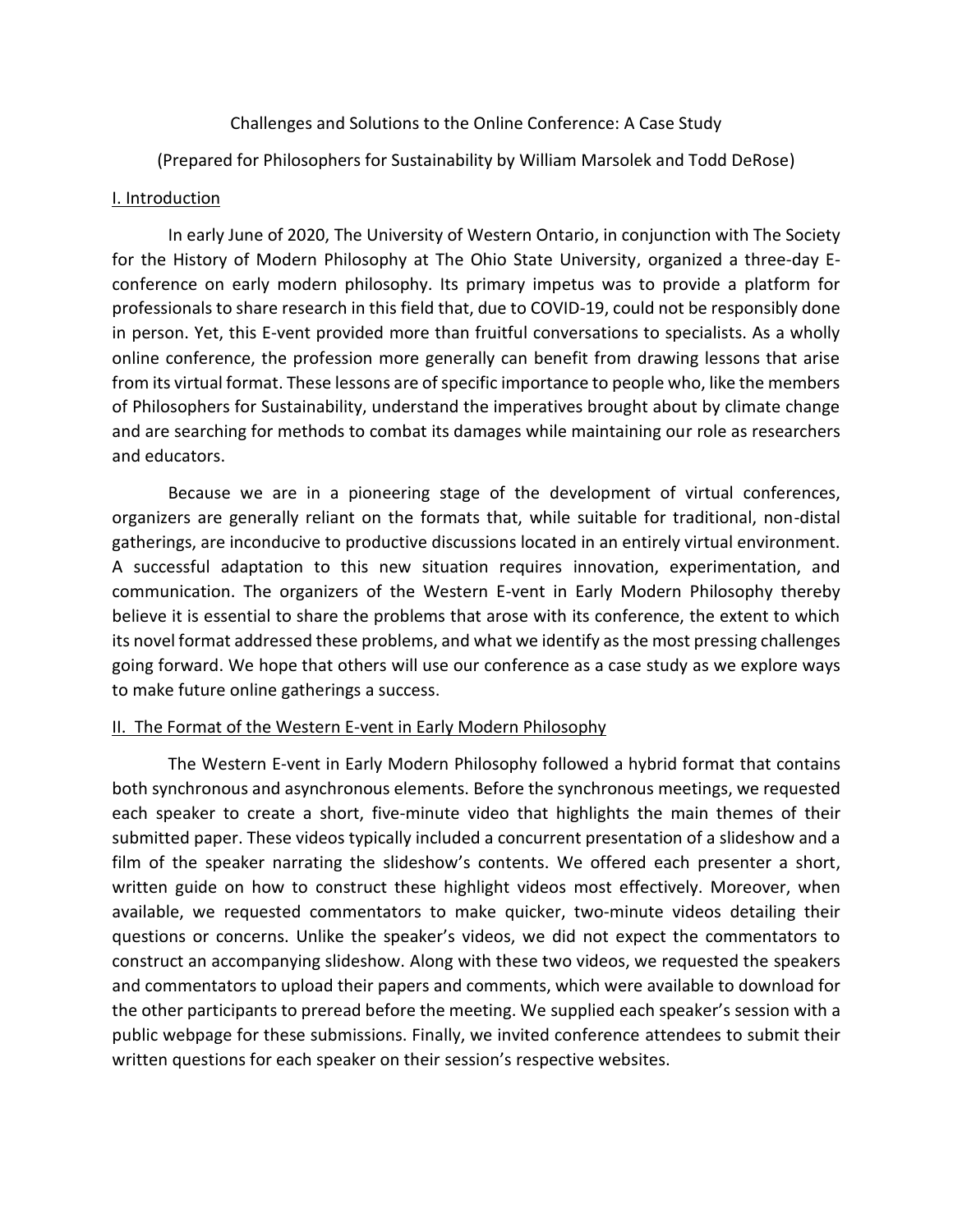The synchronous part of this conference consisted of thirteen fifty-five-minute sessions, five twenty-five-minute informal discussions, and one eighty-five-minute keynote address. These sections took place over three days. The first two days spanned nine hours each and the last day eight, all of which included a one-hour lunch break and five-minute intervals between sections.

Each section was supported by the zoom online video conferencing program. This program allows each participant to share his, her, or their webcam video to others in the meeting. The resulting audio and visual streams are displayed on each participant's computer monitor in a grid layout, with the option to enlarge the current speaker's stream. Hosts of each virtual meeting are permitted to share other programs on their screen to everyone in the meeting. Moreover, participants are given the option to indicate his, her, or their desire to speak by unveiling a hand icon next to their name.

The speaker sessions each followed the ensuing schedule: First, an organizer or chair would give a short introduction to the speaker. The meeting host would then share his, her, or their screen to stream the speaker's prerecorded highlight video, followed by the commentator's video. The speaker would then have five minutes to respond to the commentator. Once this dialogue between the speaker and commentator would close, the session would open up for forty minutes for Q&A with the rest of the participants, giving priority to those questions that were already written and submitted to the session's webpage. To create a queue for the questions, the chair or organizer would follow the order in which the participant 'raised their hand' by unveiling the icon discussed above. Near the end of the allotted time for each session, the speaker would be given the opportunity to have the last word, and a slide displaying the title and name of the next speaker would be shared.

The informal sections were less strictly organized. They were, however, each structured by a dedicated question or family of questions. The organizers intended these questions to be relatively informal, yet still significant and of interest to as many attendees as possible. For example, the fourth friendly discussion section was centered around the question: "What skills and capacities do you think the next generation of early modern scholars most need to advance the field?" Like traditional Q&As, we allowed participants to enter a queue so that everyone who wished to could share their thoughts prompted by this question. We allowed more leeway in how others respond to these thoughts than in other sessions. The keynote addressfollowed the same format as conventional, non-distal addresses.

Following the synchronous meeting, participants were encouraged to continue their interactions online. We provided the following avenues for this continued exchange: each session's webpage included a text box with which participants and speakers can write and respond to comments. Moreover, we recorded and archived each speaker's session, videos, papers, comments, and transcripts. We then hosted these materials on the conference website.

#### III. Problems the Format Addressed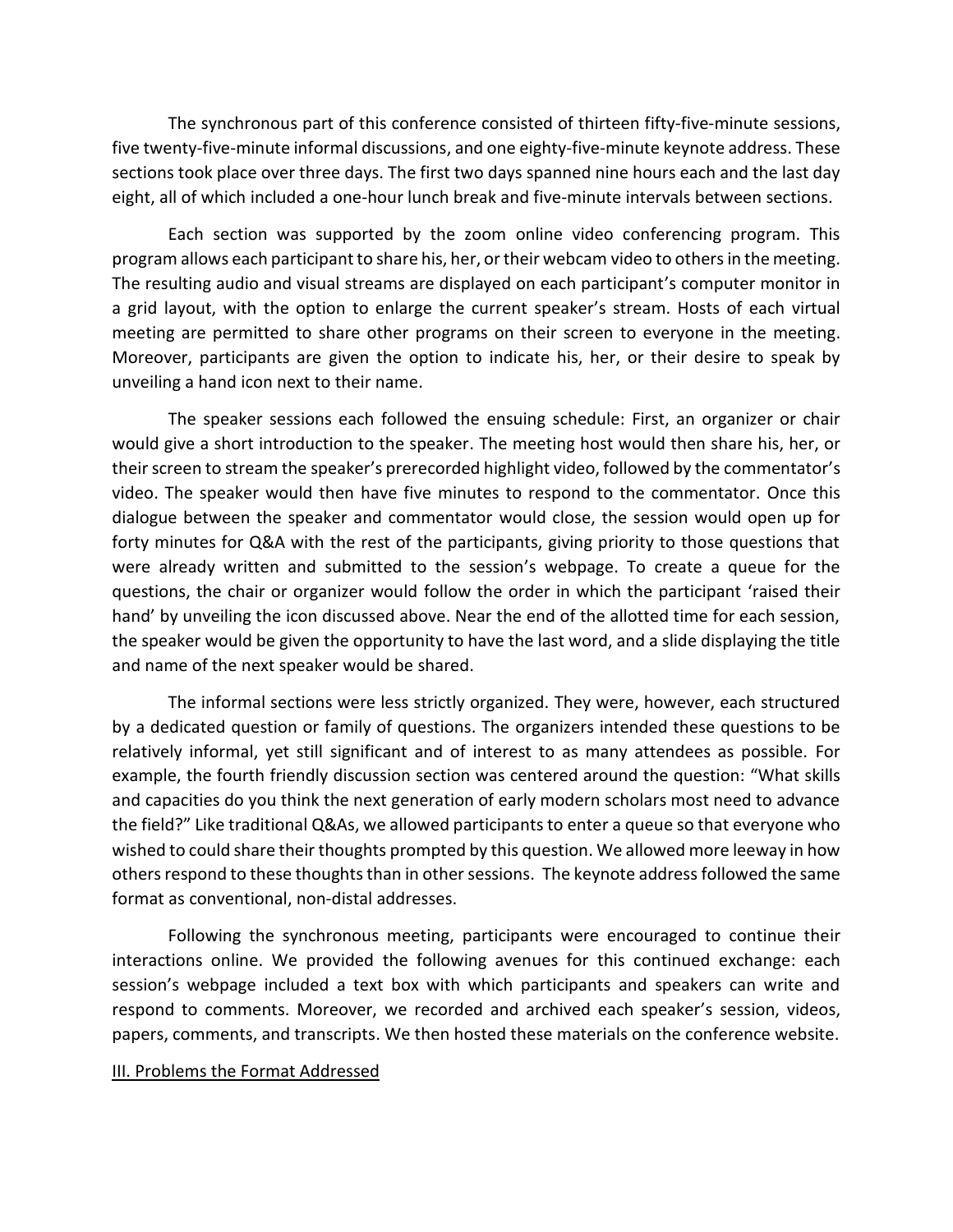We anticipated the three most pressing problems an online environment would bring to be a relative lack of undistracted, fruitful dialogue, fatigue resulting from prolonged exposure to the zoom display, and a deficiency in low-stakes, personal communication between participants. The consensus, we believe, of people who are not inclined to attend entirely online conferences have to do with these issues. Because this conference was likely to be the first for many participants, failing to take these issues into account could have only vindicated possible suspicion that virtual environments are intrinsically incapable of providing a proper atmosphere for worthwhile discussion. The chosen format was thereby explicitly designed to address these worries. The extent to which the format succeeded was gauged by a questionnaire sent to each attendee. The results of this survey offer us useful material to draw further lessons on how to conduct future online events.

The first problem we attempted to address was what we believed would be a relative lack in engaged dialogue among the participants. Because 'dead air' during a zoom session is particularly painful relative to an in-person environment, we made solving this problem a priority. To abate this worry, we requested speakers to write and upload their paper, which would ideally be read ahead by each participant, before the beginning of the zoom meeting. The accompanying highlight videos were intended to further prime discussion, both for those who did preread the paper as well as for those who wished to follow the Q&A but did not prepare beforehand. In case there was a dearth of questions, we encouraged participants as well as organizers and chairs to write down questions and comments on each speaker's session webpage well beforehand.

The effectiveness of these proposed solutions was uneven. We believe the highlight videos, the read-ahead request, the inclusion of a commentator, and the utilization of the 'raise hand' function were jointly more than sufficient to enable fruitful discussion. From personal communications, it appears that many people were surprised to find the dialogue as useful as it was. This evaluation is corroborated by the results of the post-conference poll, which indicates that twenty-five of the thirty-one responders strongly agree that the time spent during the conference was valuable (the remaining six somewhat agree). As more people became accustomed to the non-traditional aspects of the conference's online format and organization, the discussions felt more natural and streamlined. We thereby encourage others to consider these strategies.

The outcome of our encouragement of other participants to submit prewritten questions and comments to each speaker did not meet our expectations. As our survey reveals, only approximately one-third of the participants elected to engage in this avenue. Because some of these responses likely come from commentators who we explicitly instructed to use this option, we expect these survey results are artificially inflated. This is unfortunate since the majority of those who responded to the poll express approval of this mode of participation. However, this data, too, might be inflated since some might have interpreted it to include the commenter's obligations. We believe the reason why so few submitted their prewritten comments is due to our lack of communicating that this option was offered, and indeed encouraged. Roughly half of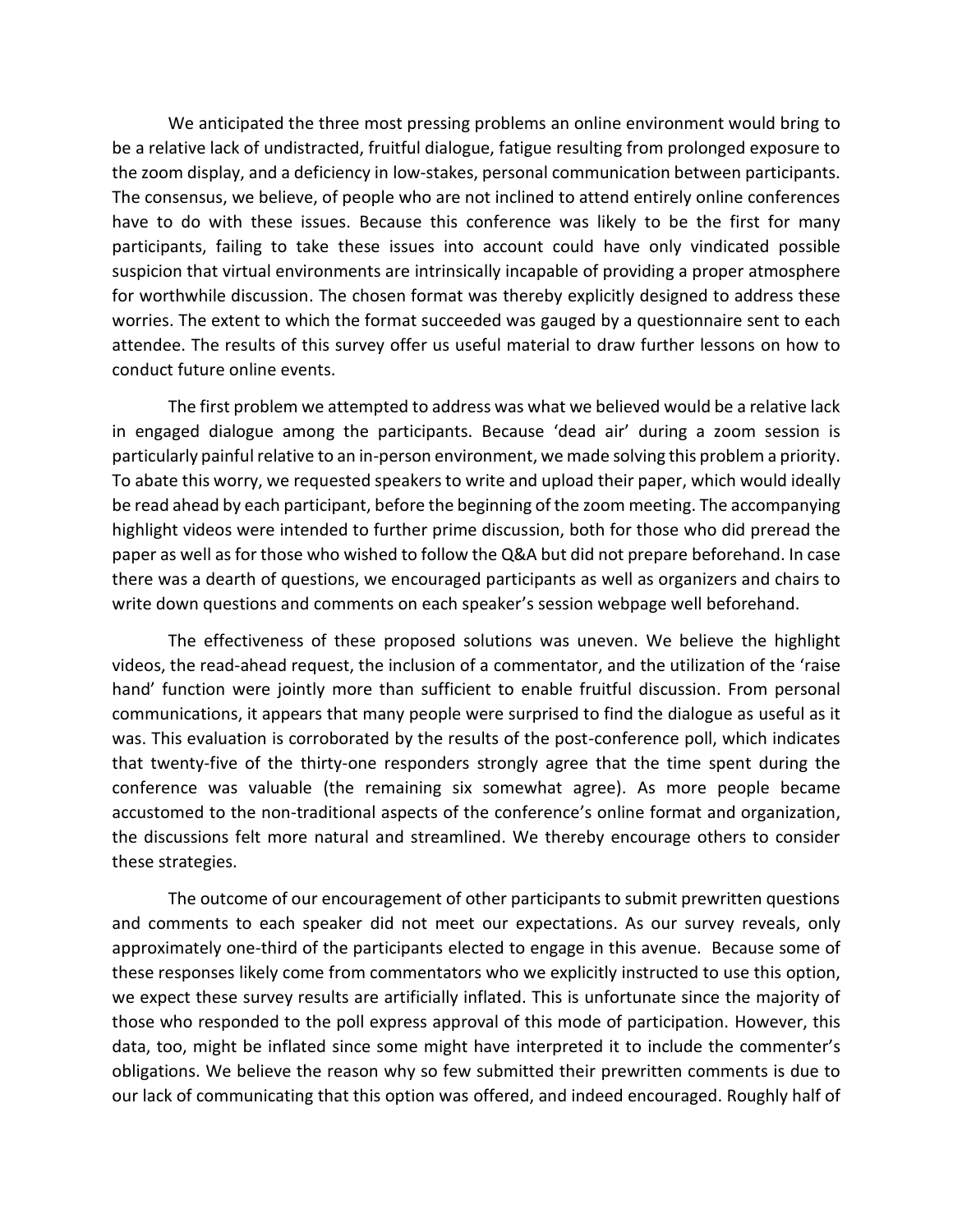those who did not prewrite comments indicated that the reason they did not was that they either did not know they were able or did not know how they could do so. Because many found this to be a benefit distinctive to an online format, we urge others to advertise this option better, should others agree that it shows promise.

The second main problem our format was meant to address is the unique mental and physical strain one often feels when one participates in this type of online gathering, a phenomenon popularly described as 'zoom fatigue.' To a certain degree, we acknowledge this effect is unavoidable. However, there are some measures one ought to take to moderate it, which we attempted to do so in the following ways: First, we requested speakers and commentators to give prerecorded video presentations in part to provide participants with another medium separate from that of the rest of our zoom meetings. By intermittingly switching media between recorded videos and live webcam streams, we hoped to break the monotony that comes with exposure to prolonged, live webcam streaming sessions. Second, we believed it was necessary to schedule frequent breaks between each session, allowing participants to step away from their computer and return rejuvenated. Finally, we sent out a guide explaining the best practices for interacting on zoom. Of particular effectiveness was out encouragement to broadcast one's video only when one is talking. This suggestion was useful in two ways: First, it eliminated the requirement for one to unremittingly present oneself in an artificial way, effectively removing one from the spotlight, as it were. Second, it lessened the relatively intense and unnatural feeling from regularly seeing thirty-or-more different faces. Such a stimulatory overload has been described to be one of the primary causes of 'zoom fatigue.'

As with our response to the first problem, these three strategies were not uniformly effective. The request for the speakers to create prerecorded videos appeared to be a success. However, perhaps due to a lack of insistence on behalf of the organizers, not every speaker created a video. Moreover, these videos were of an uneven quality. Perhaps one way to rectify this is by requiring prospective speakers to submit a video when applying for admittance to the conference, ensuring that they put a greater deal of effort into them. Regarding our scheduling of five-minute breaks between each session, there is much room for improvement. It was very frequently the case that our Q&A sections would bleed over into the five-minute recesses, rendering them ineffective. This problem is not easily solved by requiring each chair to be stricter in keeping time since we did not guarantee that each chair followed the same clock to the minute. We propose, then, that in the future, one ought to extend the time for each break, perhaps up to ten or fifteen minutes, and make sure that each chair synchronizes his, her, or their clock to the same minute. Finally, we believe encouraging people to turn off their video stream when not speaking was immensely helpful. However, presumably, because few people read our guide, which suggested this technique, not enough people implemented it. We encourage others to promote this practice more aggressively.

The third and final problem we anticipated would come from hosting an entirely online conference is its perceived lack of personal communication between attendees. For many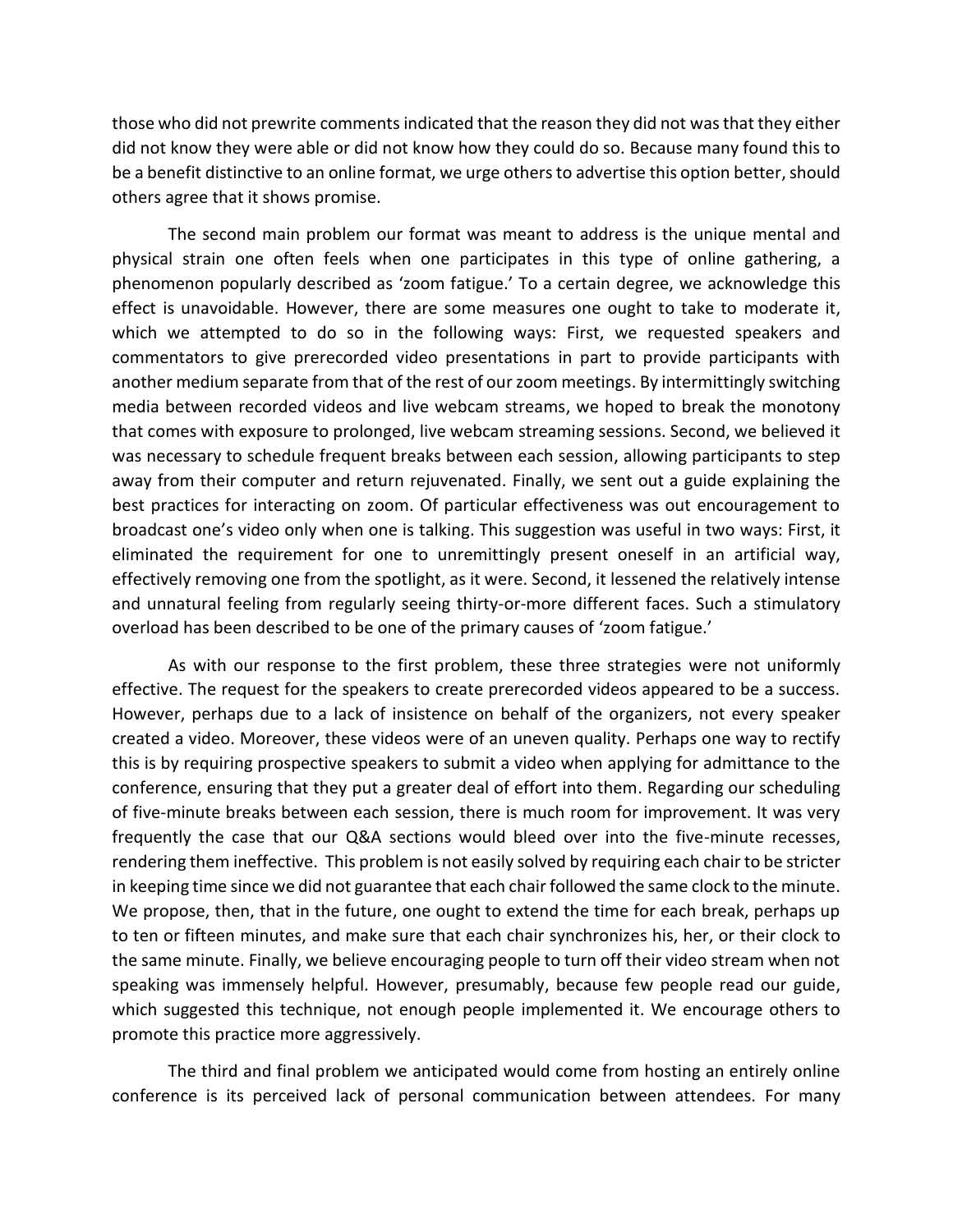people, one of the chief draws for these conferences is the networking and social benefits that result. Because it is presumed that the virtual environment cannot provide this avenue of dialogue, many people might be hesitant to attend conferences located in these spaces. With this in mind, we decided to include between sessions the option for participants to join informal discussions on low stakes, yet exciting topics. We hoped that these sessions were structured in such a way that adequately balances the minimization of prolonged, awkward silence with the horizontal, free play feel of natural dialogue.

It appears that these informal sessions were a lukewarm success. Out of the twenty-nine of those surveyed, sixteen strongly agreed that they were enjoyable and rewarding, while eight somewhat agreed, and five neither agreed nor disagreed. Around five less enthusiastic participants believed it would have been more valuable to schedule a different sort of session instead. We conclude that, while it is essential to give participants the space to have a more informal discussion, there is still much room for improvement on how to moderate it.

### IV. Challenges for the Future

The trial format we decided on succeeded in solving, or at least abating, many of the problems we deemed most pressing. Still, as indicated above, there were a few aspects of our format that led to less than entirely satisfactory outcomes. Moreover, it did not stave off every unanticipated issue. We close by broaching these unforeseen problems and briefly review which previously identified problems still pose challenges for future organizers.

The primary challenge we believe organizers of similar e-vents face is 'zoom fatigue.' When participants were invited to share which changes they would like to see in future econferences, both of the responses recommended they be shorter: "Three days was exhausting" "A Shorter (sic.) conference. It was very stimulating but too long." We believe this suggests our proposals to lessen the toll an online event has on its users were not sufficient. Perhaps it is true that there are insurmountable obstacles to the effectiveness of a conference such that it could not last as long as a traditional, non-distal one. It might be best for future organizers to take this maximum length as given and plan for shorter events with fewer speakers. One might space out the sessions over a broader period, perhaps five or six days, and limit the number of hours for each day to four or five. Because the online environment does not require its attendees to leave their home cities, purchase plane tickets, and book hotel rooms, organizers in this domain have more freedom to decide how long their events will last. Alternatively, one may attempt to find other methods to limit 'zoom fatigue,' either by adopting the practices and amendments presented above or by new ones. Developing and testing these proposed novel methods are, we believe, ought to be recognized as the most critical item in the agenda of anyone who wishes to create a successful, ambitious online conference.

Another lesson one may draw from the Western E-vent in Early Modern Philosophy is that it is communally recognized that a low stakes, informal discussion of some type is beneficial to conference participants. While our attempt at simulating similar conversations was, by and large,